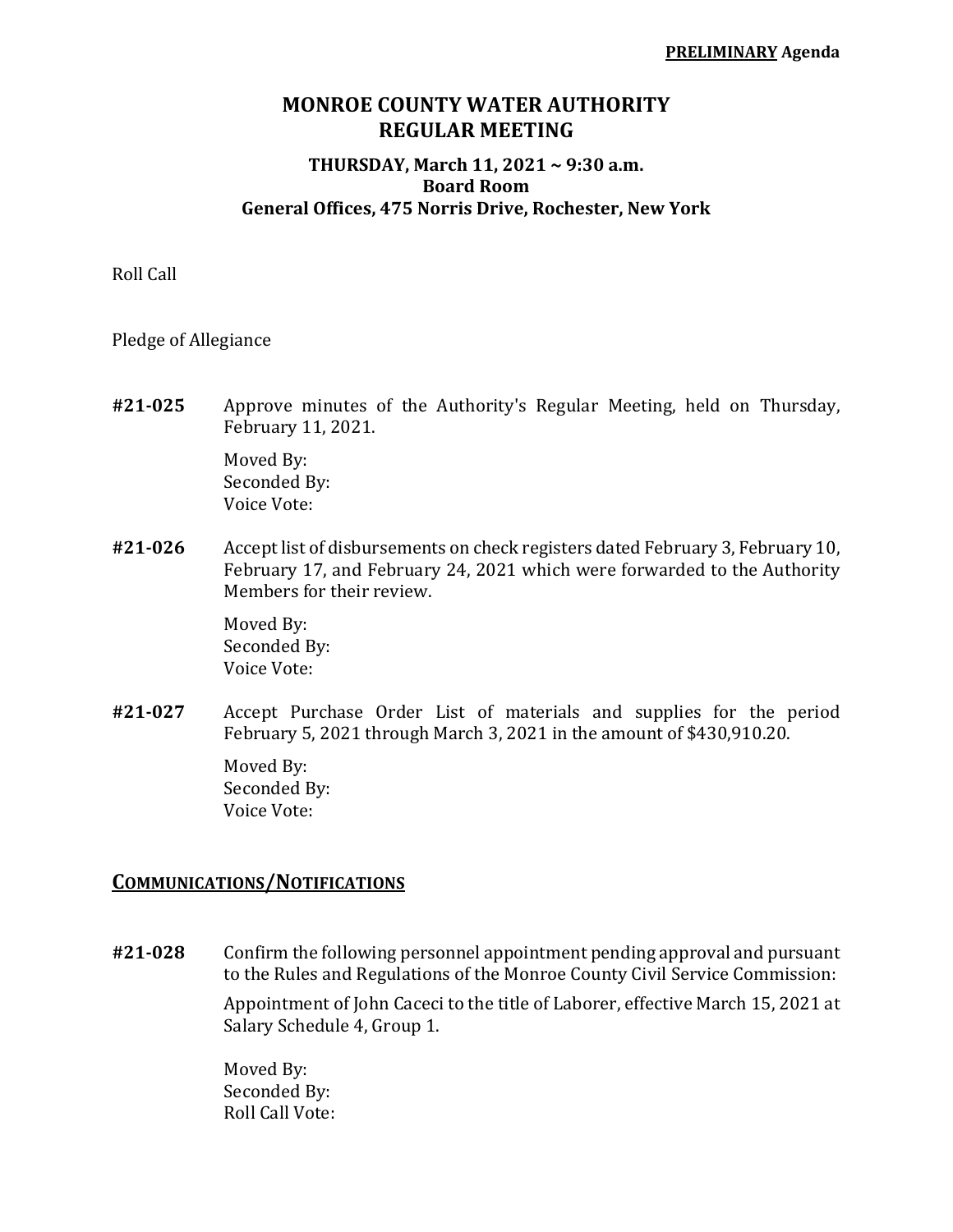**#21‐029** Confirm the following personnel appointment pending approval and pursuant to the Rules and Regulations of the Monroe County Civil Service Commission:

> Appointment of Marc Piccolo to the title of Laborer, effective March 15, 2021 at Salary Schedule 4, Group 1.

 Moved By: Seconded By: Roll Call Vote:

**#21‐030** Confirm the following personnel appointment pending approval and pursuant to the Rules and Regulations of the Monroe County Civil Service Commission:

> Appointment of Eric Short to the title of Laborer, effective March 15, 2021 at Salary Schedule 4, Group 1.

 Moved By: Seconded By: Roll Call Vote:

**#21‐031** Authorize the purchase of **Two (2) New 2021 John Deere 310SL Backhoe Loaders** from **Five Star Equipment, Inc.** in the amount of \$203,000, utilizing **New York State OGS Contract for Heavy Equipment – Group #40625, Award #22792, Contract #PC67075**.

> Moved By: Seconded By: Roll Call Vote:

**#21‐032** Authorize the purchase of **One (1) New 2022 Conventional Day Cab Truck with 17 Foot Dump Body** from low responsive, responsible bidder, **Regional Truck and Trailer, Inc.,** in the amount of \$159,527.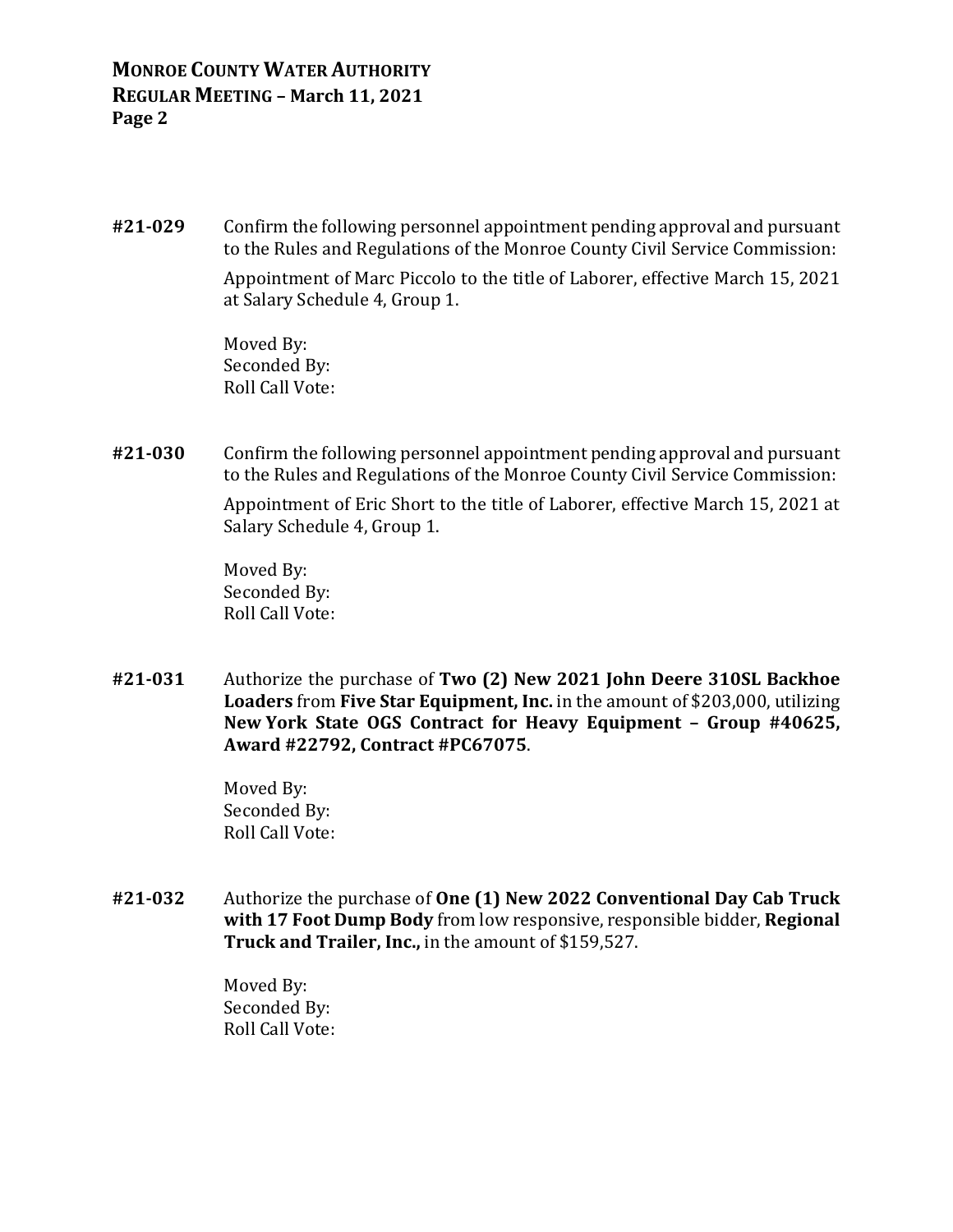**#21‐033** Authorize the as-needed purchase of **Screened Topsoil, Fill Dirt, Select Fill, and Various Sands** utilizing **Monroe County Contract for Highway Materials – Group II, Contract No. 0102‐21,** for an annual estimated total amount of \$40,000 through the contract period ending February 28, 2022, from vendors awarded, including: **Macedon Landscaping, Inc.** (#7700000014); **MRI Contractors of New York, Inc.** (#7700000016); **Morrison Excavating, Inc.** (#7700000017); **RAL Landscape, Inc.** (#7700000018); **Rochester Earth Materials** (#7700000019); **Taouk Development, LLC** (#7700000023); and **Victor Gravel Corp/Rochester Gravel Products** (#7700000027).

> Contracts with these vendors may be extended up to four (4) additional one-year terms provided the Monroe County Contract for Highway Materials – Group II (Contract No. 0102-21) is valid.

 Moved By: Seconded By: Roll Call Vote:

**#21‐034** Authorize the as-needed purchase of **Construction Stone Products** utilizing **Monroe County Contract for Highway Materials – Group II**, **Contract No. 0102‐21,** for an annual estimated total amount of \$400,000 through the contract period ending February 28, 2022 from vendors awarded, including: **Dolomite Products Company, Inc.** (#7700000007); **Hanson Aggregates New York, Inc.** (#7700000009); and **Iroquois Rock Products, Inc.** (#7700000011).

> Contracts with these vendors may be extended up to four (4) additional one-year terms provided the Monroe County Contract for Highway Materials – Group II (Contract No. 0102-21) is valid.

 Moved By: Seconded By: Roll Call Vote:

**#21‐035** Authorize the as-needed purchase of **Temporary Asphalt Material (Patching Material & Hot Mix Material)** utilizing **Monroe County Contract for Highway Materials – Group II, Contract No. 0102‐21,** for an annual estimated total amount of \$200,000 through the contract period ending February 28, 2022 from vendors awarded, including: **Innovative Municipal Products US, Inc.** (#7700000010) and **Rochester Asphalt Materials** (#7700000020).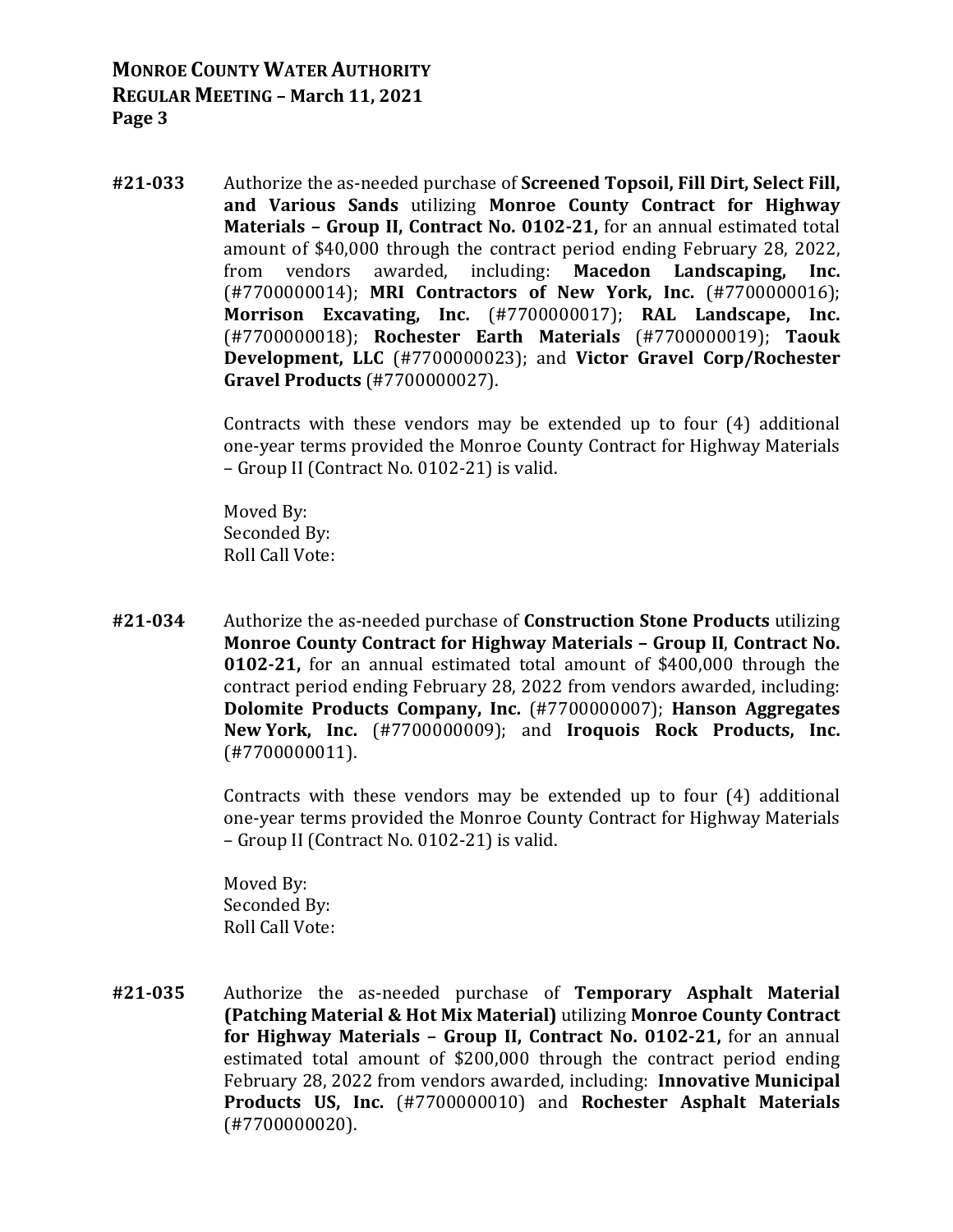Contracts with these vendors may be extended up to four (4) additional one-year terms provided the Monroe County Contract for Highway Materials – Group II (Contract No. 0102-21) is valid.

 Moved By: Seconded By: Roll Call Vote:

**#21‐036** Authorize the award of a unit price contract for the as-needed purchase of **23% Hydrofluosilicic Acid** to the low responsive, responsible bidder, **Pencco, Inc.,** in the bid amount of \$126,550 for an initial one year term, renewable for up to four (4) additional one-year terms upon mutual consent and with a maximum price escalation of 3 percent per year of extension. The bid amount is based on estimated quantities.

> Moved By: Seconded By: Roll Call Vote:

**#21‐037** Authorize the purchase of a **Rockwell Automation TechConnect℠ Support Agreement** from **Horizon Solutions, LLC,** to provide technical support services for the Authority's Allen Bradley® PLCs and ancillary equipment for a total cost up to \$75,000 for a three-year term beginning April 1, 2021 through March 31, 2024.

> Moved By: Seconded By: Roll Call Vote:

**#21‐038** Authorize the purchase of **Enterprise Asset Management Software (Maximo) Cloud‐Based Subscriptions‐as‐a‐Service (Saas)** from **International Business Machines, Inc. (IBM)** utilizing **New York State Office of General Services Contract – Group #73600, Award #22802, Contract #PM20890,** for the term through November 29, 2022, an estimated total amount of up to \$40,000, and with the option to extend for up to an additional 6-month term and a maximum increase in price of 5 percent.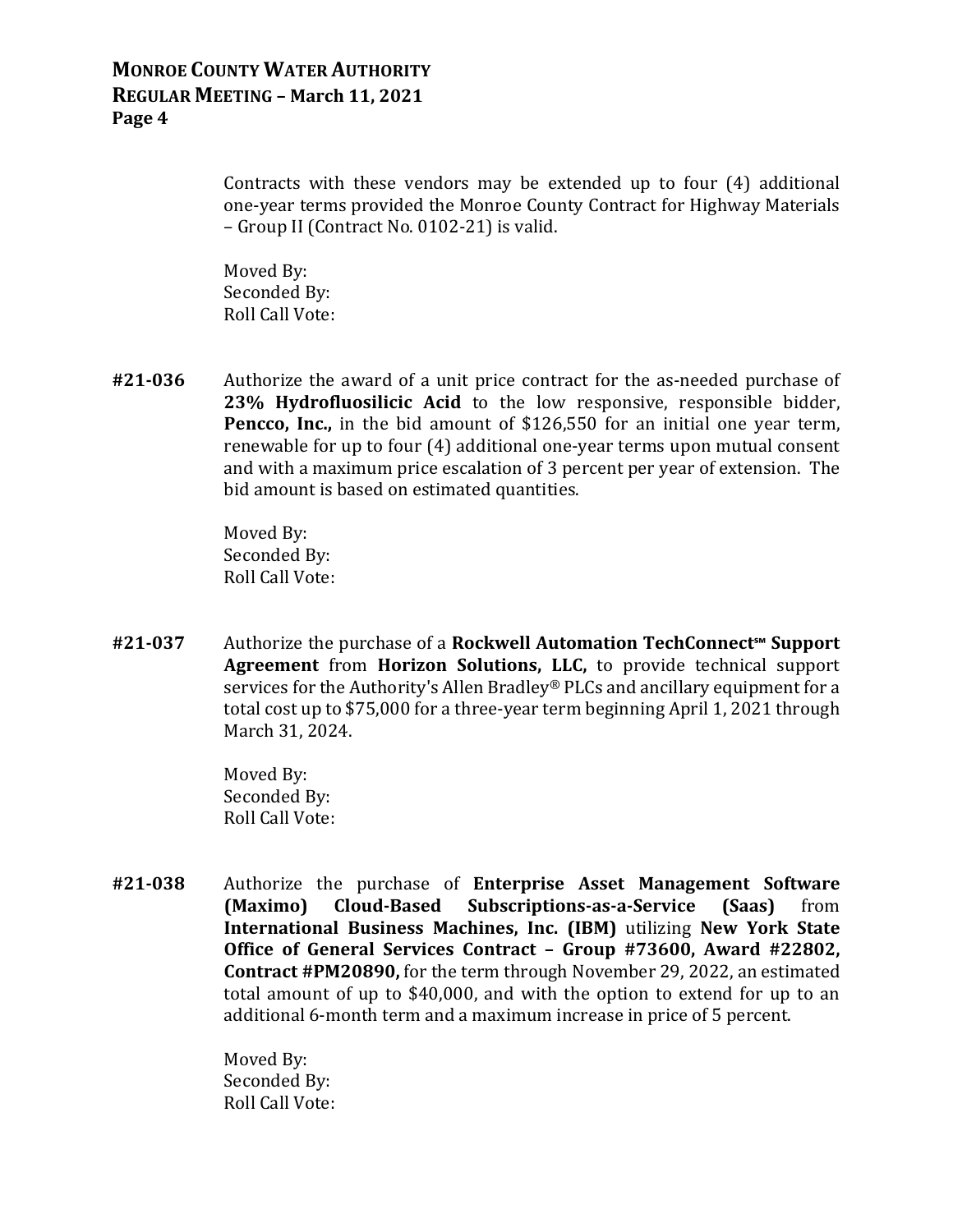**#21‐039 WHEREAS,** the Authority is operating the Town of Byron's water system in accordance with the Agreement; and

> **WHEREAS,** the Town is seeking United States Department of Agriculture Rural Development (USDA-RD) financing for the Town of Byron Water Improvement Benefits Area No. 1; and

> **WHEREAS,** the USDA-RD requires the Town bid, install, and own all water mains and appurtenances installed for the entire term of the loan to be granted to the Town of Byron Water Improvement Benefits Area No. 1; and

> **WHEREAS,** the USDA-RD requires the Town enter into an agreement with the Authority for the entire term of said loan; and

> **WHEREAS,** the Town has requested an extension to the Agreement with the Authority for a new forty (40) year term to satisfy USDA-RD's request; and

> **WHEREAS,** the closing date of the loan will be utilized as the Effective Date for this Amendment.

#### **NOW, THEREFORE, BE IT RESOLVED BY THE MEMBERS OF THE MONROE COUNTY WATER AUTHORITY:**

 To authorize the execution of Amendment No. 1 to the Town of Byron's Retail Lease Agreement with the Monroe County Water Authority to extend the Agreement for a period of 40 years from the Effective Date of Amendment No. 1.

 Moved By: Seconded By: Roll Call Vote:

**#21‐040 WHEREAS,** the Monroe County Water Authority (the "Authority") is installing approximately 2,500 linear feet of 8" ductile iron water main and appurtenances on **Hard Road between Ridge Road and NYS Route 104 in the Town of Webster** to replace the existing, deficient 8" cast iron water main (the "Project"); and

> **WHEREAS,** the **acquisition of two (2) Permanent Easements** (the "Easements") from two (2) property owners in the Town of Webster along the Project is necessary for the construction, installation, operation, and maintenance of the Project; and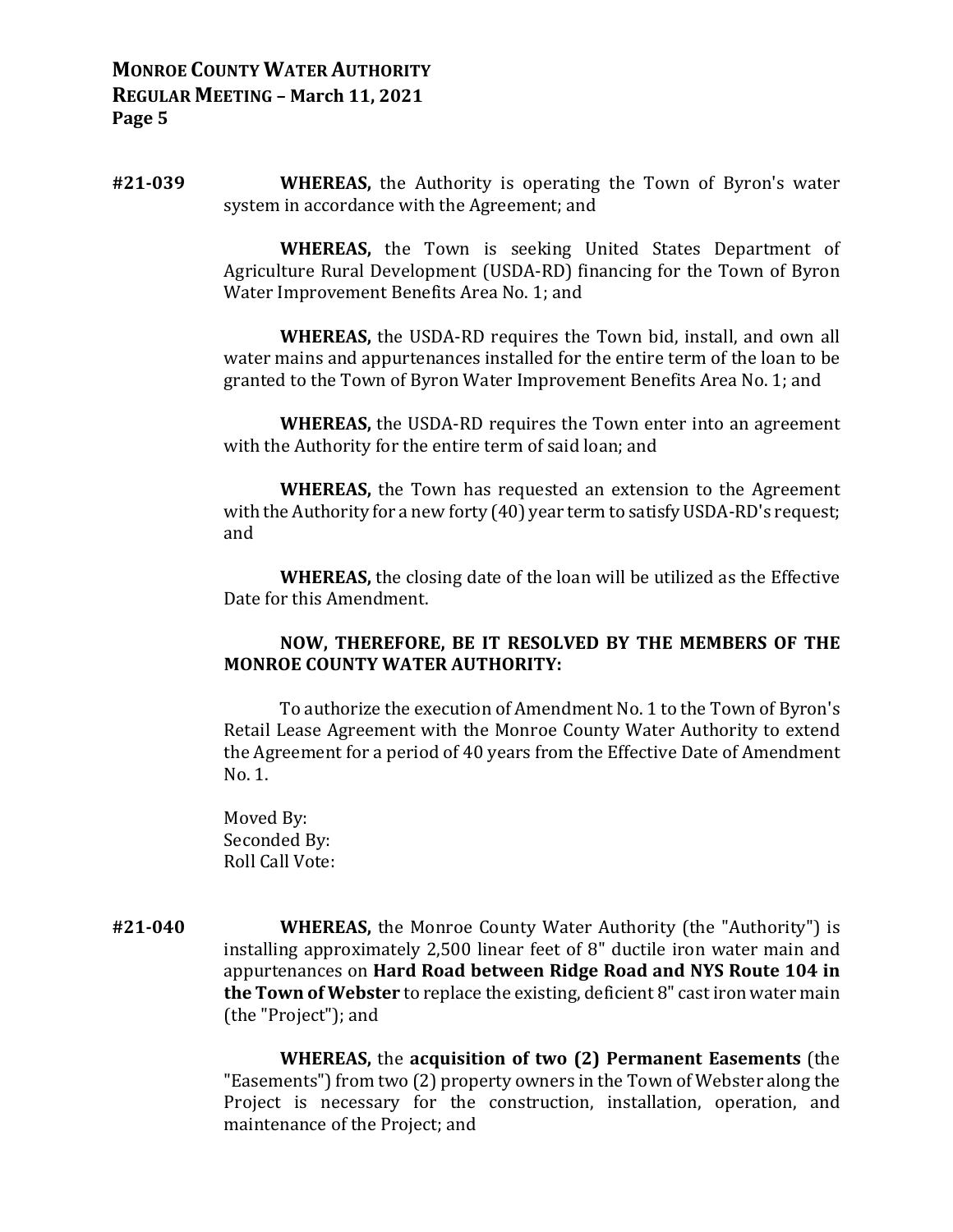**WHEREAS,** the remaining two (2) Permanent Easements are described on Attachment "A" to this Resolution; and

 **WHEREAS,** the Authority has considered whether the acquisition of the Easements is de minimis in nature so that the public interest will not be prejudiced thereby; and

 **WHEREAS,** the Authority has considered whether the delay of the acquisition of the Easements will prejudice the public interest.

#### **NOW, THEREFORE,** it is

 **RESOLVED,** that two (2) Permanent Easements along Ridge Road (NYS Route 404) in the Town of Webster as described on Attachment "A" to this Resolution are necessary to the Project; and it is

 **FURTHER RESOLVED,** that the public use, benefit, or purpose of the acquisition of the Easements is to allow the completion of the construction, installation, operation, and maintenance of the Project, which will provide potable water and water for fire protection to residents in the Town of Webster; and it is

 **FURTHER RESOLVED,** that the exercise of the power of eminent domain is appropriate and necessary to acquire the Easements for the completion of the construction, installation, operation, and maintenance of the Project; and it is

 **FURTHER RESOLVED,** that the acquisition of the Easements is de minimis in nature so that the public interest will not be prejudiced; and it is

 **FURTHER RESOLVED,** that any delay in the Authority obtaining immediate possession of the Easements will prejudice the public interest; and it is

 **FURTHER RESOLVED,** that the Executive Director, or any agent he may designate, is authorized to proceed immediately to acquire the Easements through exercise of the Authority's power of eminent domain pursuant to the provisions of New York State's Eminent Domain Procedure Law ("EDPL"); and it is

 **FURTHER RESOLVED,** that public interests will be prejudiced by delay and, accordingly, the Executive Director, or any agent he may designate, is authorized to petition the court for immediate possession and right of entry pursuant to EDPL §402 (B) (6); and it is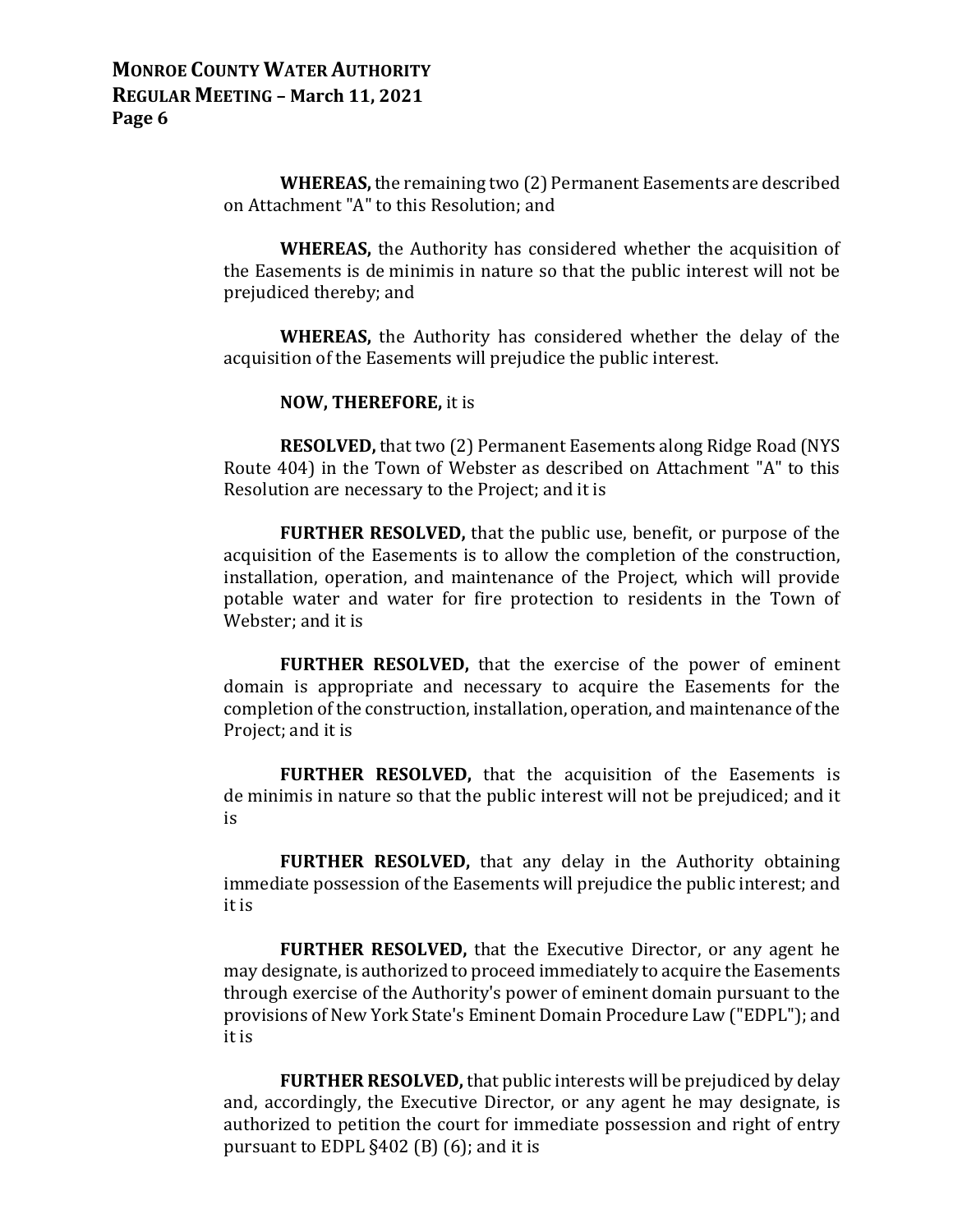**FURTHER RESOLVED,** that the Executive Director, or any agent he may designate, shall retain the authority to negotiate the purchase of the Easements on terms determined reasonable by him during the pendency of the condemnation action should that course of action be deemed by him to be feasible and desirable; and it is

 **FURTHER RESOLVED,** that the Executive Director, or any agent he may designate, shall execute any and all documents necessary in the opinion of counsel to the Authority to give effect to the resolutions made herein; and it is

 **FURTHER RESOLVED,** that the Executive Director shall have the authority to take such other actions as he deems advisable and necessary in relation to obtaining the Easements.

 Moved By: Seconded By: Roll Call Vote:

**#21‐041** Authorize the Executive Director to enter into a Professional Services Agreement with **Occupational Safety On Site, Inc.** to provide **annual drug and alcohol testing** for all MCWA employees, including drug and alcohol testing under the NYS Department of Transportation CDL guidelines. The Agreement will be for an initial three-year term, with the option to extend for two additional one-year terms upon mutual consent, for an annual estimated cost of \$18,000.

> Moved By: Seconded By: Roll Call Vote:

**#21‐042** Authorize the Executive Director to enter into a Professional Services Agreement with **Associates in Employee Assistance** to provide **EAP Services** for all MCWA employees, including a drug and alcohol Substance Abuse Professional (SAP) per the Department of Transportation CDL guidelines. The Agreement will be for a five-year term at a total estimated cost of \$20,000.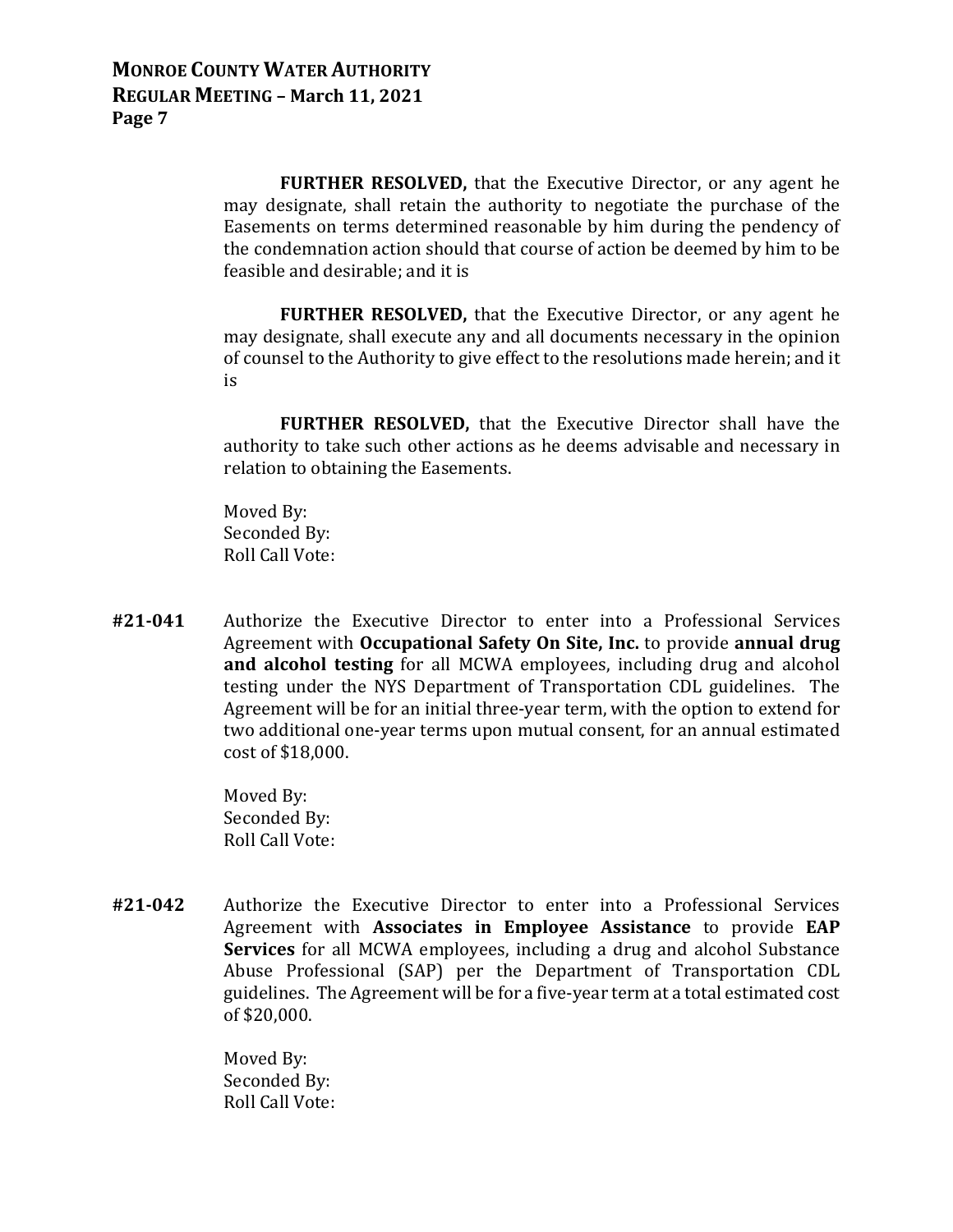#### **AUDIT COMMITTEE REPORT**

**#21‐043** Upon consideration and recommendation of the Monroe County Water Authority's Audit Committee, the Board hereby approves the **2020 Annual Financial Statements** as audited by EFPR Group, LLP.

> Moved By: Seconded By: Roll Call Vote:

**#21‐044** Upon recommendation of the Monroe County Water Authority's Audit Committee, the Board hereby approves the **2020 Annual Investment Audit** as performed by EFPR Group, LLP.

> Moved By: Seconded By: Roll Call Vote:

**#21‐045** Upon recommendation of the Monroe County Water Authority's Audit Committee, the Board hereby approves the **2020 Annual Investment Report** as directed under Title 7, Section 2925 of the Public Authorities Law, issued under the *Annual Statement of Investment Policy* in effect through December 31, 2020.

> Moved By: Seconded By: Roll Call Vote:

**#21‐046** Upon recommendation of the Monroe County Water Authority's Audit Committee, the Board hereby approves **Management's Assessment of the Effectiveness of Internal Control Structure and Procedures,** as presented on this date.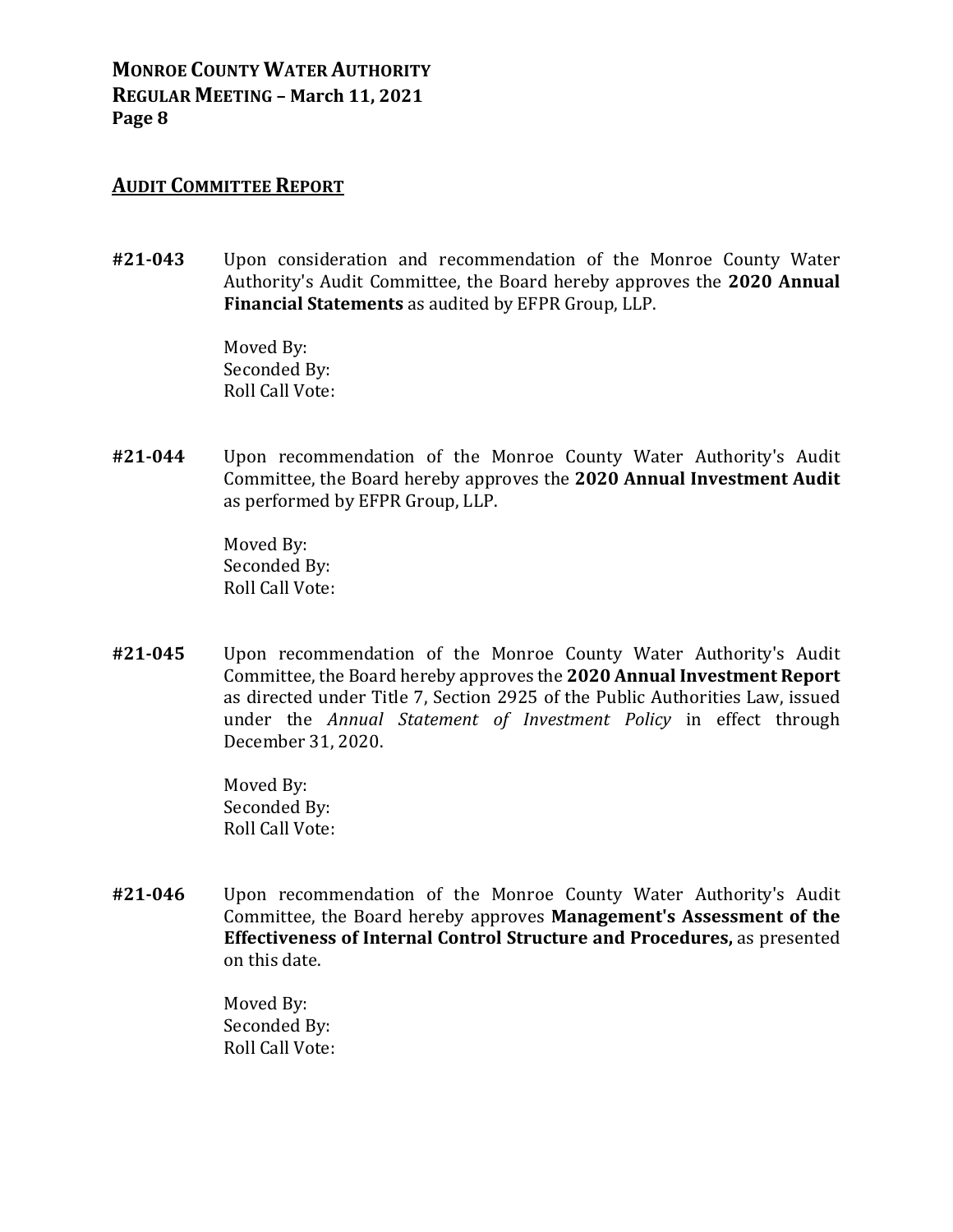**#21‐047** Upon recommendation of the Monroe County Water Authority's Audit Committee, the Board hereby approves the proposal as submitted by Broker of Record, M&T Insurance Agency, Inc., and authorizes coverage for **Cyber and Liability Insurance** through **Corvus/Hudson Excess Insurance Company,** with the limits of liability and deductibles, as proposed, and inclusive of fees for service, for an estimated total cost of \$95,000. The term for insurance coverage is March 16, 2021 through July 1, 2022.

> Moved By: Seconded By: Roll Call Vote:

**#21‐048** The Members of the Authority expressly make the following determination for all awards of Procurement Contracts made during this meeting: (i) the proposed awardee has been found to be responsible; (ii) the proposed awardee complied with the State Finance Law provisions regarding Permissible Contacts (as defined in the Authority's Procurement Disclosure Policy); (iii) the proposed awardee has (or will prior to the final award being effective) complied with the State Finance Law provisions that require disclosure of all information required to be in the Authority's Solicitation Materials (as such term is defined in the Authority's Procurement Disclosure Policy); and (iv) the procurement process did not involve conduct that is prohibited by the Public Officers Law, the Authority's Procurement Disclosure Policy, and the Authority's Code of Ethics and Conflict of Interest Policies.

> Moved By: Seconded By: Roll Call Vote:

**#21‐049** The Authority's **Deferred Compensation Committee** shall be comprised of the following employees: Nicholas Noce, Diane Hendrickson, Amy Molinari, and Joseph Fiannaca.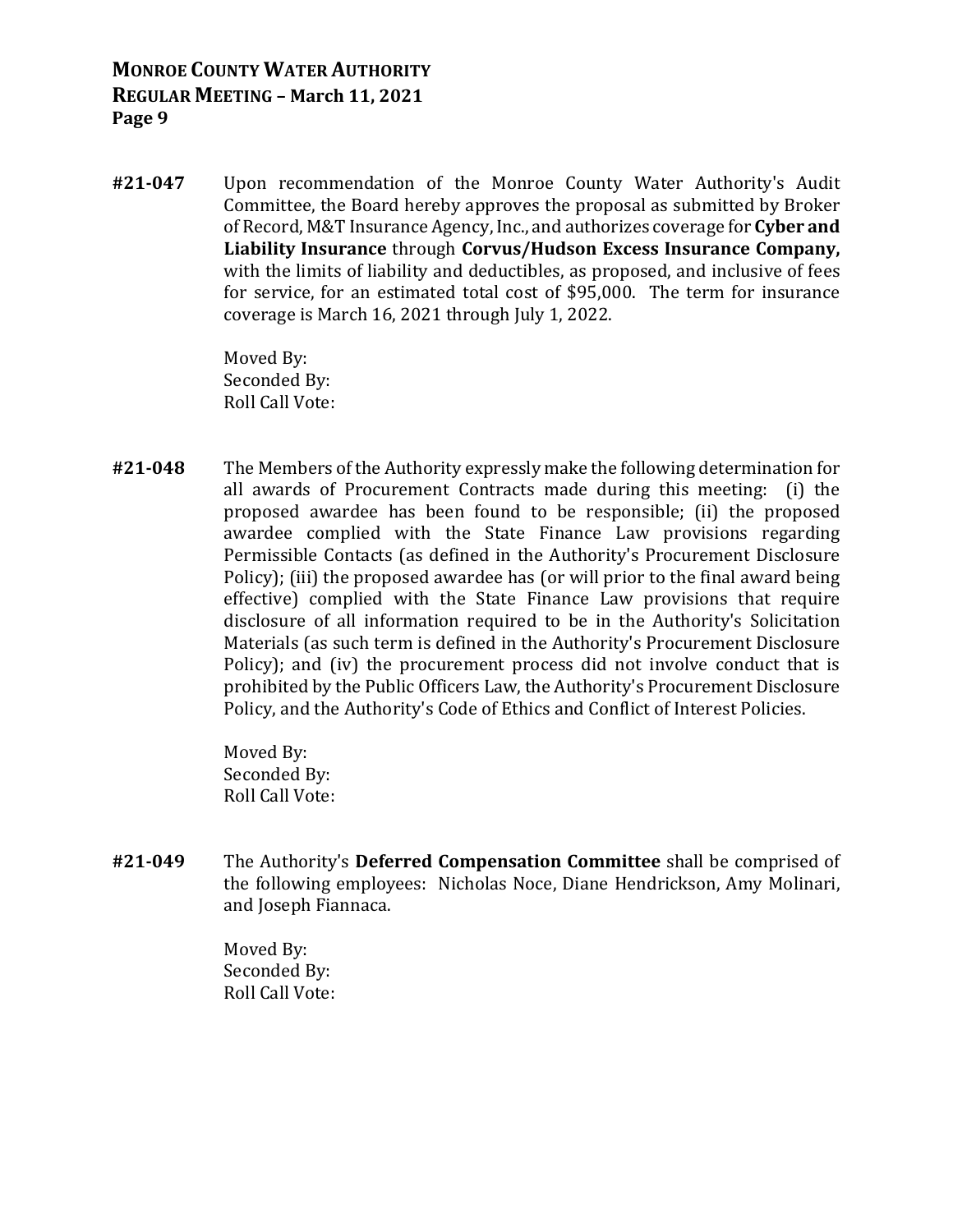### **GOVERNANCE COMMITTEE REPORT**

**#21‐050** Upon recommendation of the Monroe County Water Authority's Governance Committee, the Board hereby re-adopts MCWA's **Mission Statement,** as presented.

> Moved By: Seconded By: Roll Call Vote:

**#21‐051** Upon recommendation of the Monroe County Water Authority's Governance Committee, the Board hereby accepts the **Report on 2020 Performance Measures,** as presented.

> Moved By: Seconded By: Roll Call Vote:

**#21‐052** Upon recommendation of the Monroe County Water Authority's Governance Committee, the Board hereby adopts **Performance Measurements for 2021**, as presented.